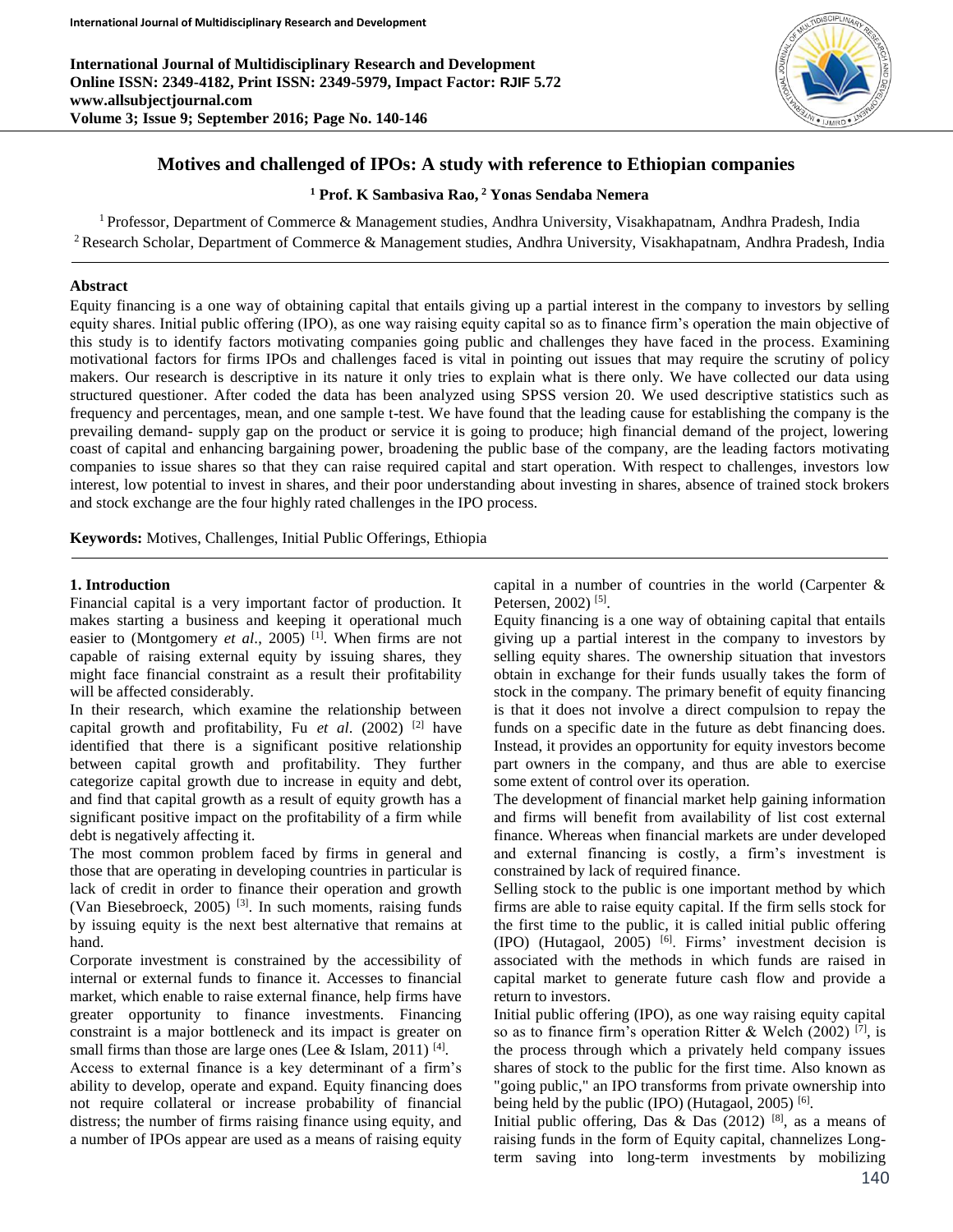household saving into corporate investment. It transfers the current purchasing power in the future and thus enables companies to raise funds to fiancé their investments in real assets.

From the observations for many years, several reasons are identified for companies to go for public. These several reasons have been explained why entrepreneurs sell share of their firms to the Public. Bennining *et al.*, (2005 p. 116) <sup>[9]</sup> have proposed, as one of the reasons could be to finance investment opportunities; though this can be replaced by either bank loan or private placement.

Public ownership (Deloitte, 2012) offers significant advantages such as: improved access for capital, enhanced financial positions, and greater ability to raise equity.

Other researchers have identified some other reasons, Leland & Pyle (1977)  $^{[11]}$  explained it as Enterprises also go for public to increase their market values of share as markets are characterized by information differences among buyers and sellers and that will result in diversified information among investors of the firm. So the market valuation of wellinformed investor could be compensated with by those notwell informed investor.

Liquidity requirement is another reason that motivate companies to issue shares Amihud & Medelson (1991)  $[12]$ , as firms issue shares this shares become a very liquid assets in the hands of investors so that investors don't have any reservation as to the liquidity of their investment; this enhanced liquidity Ritter (1998) allows the company to raise more capital on more favorable terms than if it had to compensate for the lack of liquidity associated with a privately-held company.

Paulson & Stegemoller (2008)  $^{[13]}$  argued that the need for the change in ownership structure that emerges from the prevalence of greater growth opportunity could also be one reason for firms to go for public.

All suggested reasons for going public exhibit some trend of relationship between the benefits of going public and the associated costs (Bennining *et al*. 2005) [9] .

Though it is backed by these advantages there is also associated risk with going public including heighted market scrutiny, decrease control, and increased management demand all need to be weighted (Deloitte, 2012).

The share company (also known as Corporation or Publicly Traded Company) is one from of business organization in recognized under the 1960 commercial code of Ethiopia and stated as "a company whose capital is fixed in advance and divided into shares and whose liabilities are met only by the assets of the company " article 304(1). The prime feature of these kind of business organizations is that they are capable of raising huge sum of money from the market by issuing equity securities and invest it so that they will enhance productivity in the economy.

# **2. Statement of the problem**

"Why do companies go Public?" this question has been raised and discussed for decades. The seminal work with this respect has been Pagano *et al.*, (1998) <sup>[15]</sup>, they have deeply investigate the leading causes by empirically testing vast number of Italian companies went public in the years 1982- 1992 and identified companies go public to rebalance their account after high investment and growth. The likelihood of an IPO is positively correlated with the size of the company and industry level market to Book value ratio.

In recent years, there is a recognizable change that companies are choosing Initial public Offering (IPO) as their main source of finance in Ethiopia due to the recently the registered economic growth in the country. Public Offerings are predictors of the Economic development (Das & Das 2012)  $[8]$ . Currently there are many companies both, which were operating in other form of business organization, and new to the business, are going for public by using IPOs as their mainly option. However, there are other ways such as: rollups, sells-outs, reserve leverage buyouts (RLBOs) and reverse Merger (RM).

Brau & Fawcett (2006)  $^{[16]}$  surveyed 336 CFOs of firms which have gone public and found that the most important factor is acquisition, which lead them to refute the traditional explanations such as lowering of cost of capital and pecking order theory of finance. There is also a high linkage between the prevailing technological innovation and the number of firms going public. Hus  $(2014)$  <sup>[17]</sup> a high level of industry technological innovation is followed by more IPOs. However, this conclusion is not in line with the findings of Hewlege  $\&$ Liasng  $(2004)$  <sup>[18]</sup>, which states that there is much concentration of industries in Hot and Cold market for many industries occur at the same time. Rajan  $(1992)$  <sup>[19]</sup>, has argues that IPOs increase firm's financial flexibility and strengthen its borrowing power which leads to a reduce level of cost of credit.

The extensively researched and documents issue in relation to IPOs is the theory of underpricing, Ibbotson & Jaffe (1975) [21], Ritter (1984), Beatty & Ritter (1986) [20], Lowery *et al*.,  $(2010)$  <sup>[22]</sup>; which require the existence of secondary market. This is not the idea to be dealt in this research, since there is no function stock exchange in Ethiopia.

In this research, we are interested to conduct a survey to investigate what motivate companies to go public; and what challenges companies face while they are going public. Though there are few researches conducted in the area of IPO and stock market in Ethiopia their focus is very limited. Nigus, (2010) has surveyed the economic contributions made by share companies and their major challenge. Tikikle, (2011) [23], has raised and discussed the issue of IPO regulation. His view is highly focused on the legal aspect and do not examine the leading causes and the major challenges faced by investors and issuers. Alemineh (2015) has investigated Ethiopia's readiness to establish stock exchange, and had identified that there are problems faced by investor as a result of absence of stock exchange since they are unable to liquidate their investment and there also no visible commitment from the government side to establish the market. Asrat  $(2003)$ <sup>[24]</sup>, Mebrhatu (2014) <sup>[25]</sup>, and Dassalegn (2014) <sup>[26]</sup> have also examined the potential opportunities and problems pertaining to establishment of Secondary market in Ethiopia. However, the data source in these studies is limited and they primary used interview with officials as a primary source. Our researches goes a bit further and collect data from founders themselves in the structured questionnaire exhaustive list of variables in relation to IPOs.

This study will give a due contribution in the study of the driving forces for companies' decision of going public and related problems in Ethiopian context. It also tries to identify the level of investors' perception on share investment and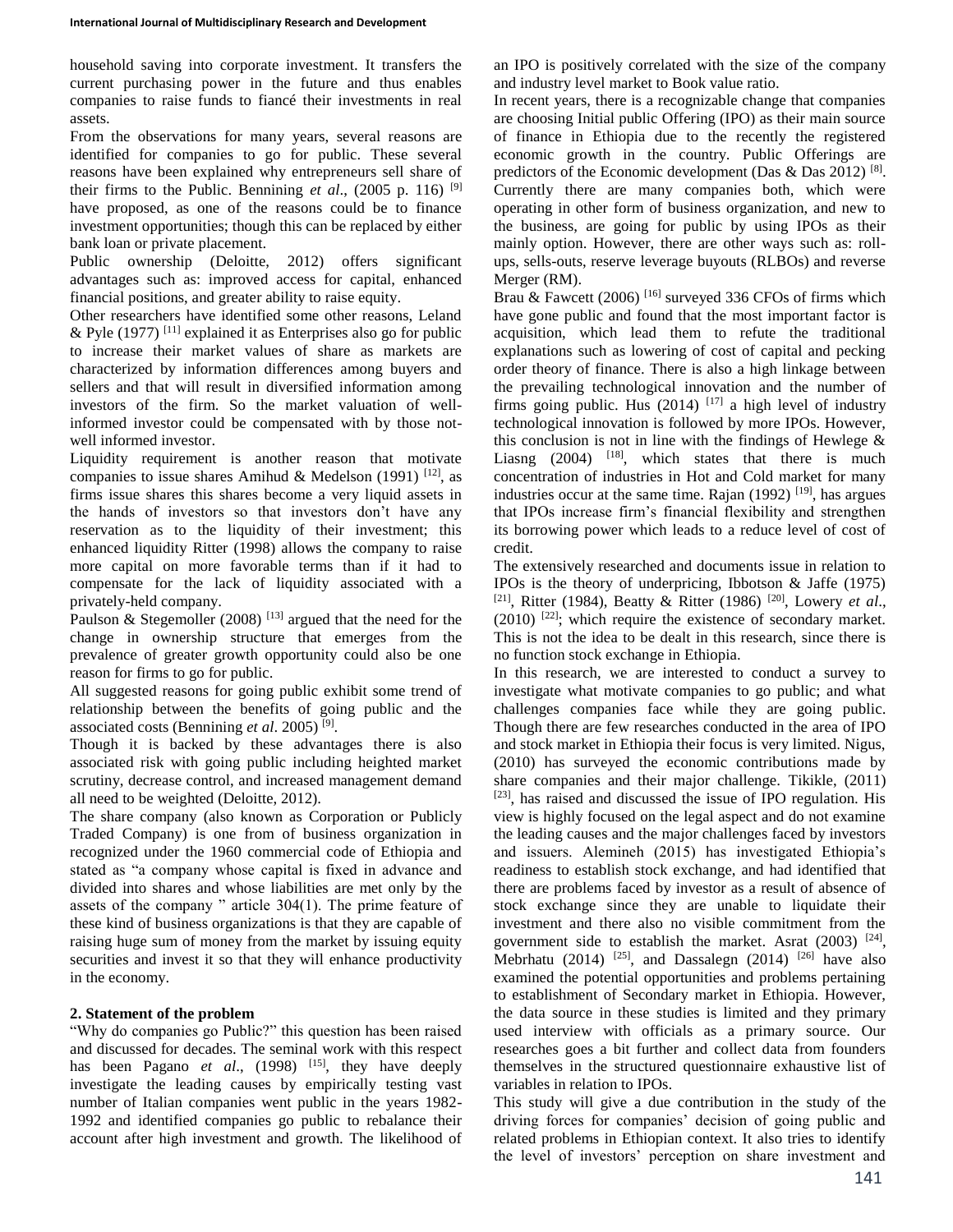factors they take into consideration by taking data from those primary sources using primary data collection methods

# **3. Objective of the study**

The main objective of this study is to identify factors motivating companies to issue shares to the public and challenges they face in the process.

The following are specific objectives:

- To identify what contributes for the establishment of the company
- To examine factors motivating companies to issue shares
- To study the challenged of IPOs of companies

#### **4. Literature review Motives for IPOs**

Going public is one of the most important events in the life of a firm. However, it is not a stage that will be accomplished by every firm during its growth. Firms that choose to undertake an IPO vary in age, size, financial characteristics, ownership structure, and industrial attributes. Their IPO decisions can be driven by different motives. Two of the most important reasons are financing constraints and exit plans (Röell 1996) [28] .

There are list of motives for going public by companies

# **Financing Growth**

Theoretically, a firm's IPO fund raising amount if mainly determined by its current net profit and growth rate. A firm with a high profit & growth potential is anticipated to raise more money through IPO (Long  $\&$  Zhang 2014) [27]. Moreover, most of theoretical models reflect on Company's decision to go public is driven by the need for additional source funds to finance their growth and expansion (Mayur & Kumar, 2006)<sup>[29]</sup>.

Huyghebaert & Van Hulle (2005) <sup>[6]</sup>, examined the driving forces of companies' decision to be quoted in a stock exchange using a sample of 95 Belgian IPOs over a period of 17 years 1984-2000. They found that firms which are younger, smaller, with substantial growth opportunity, high pre-IPO investment activity and limited internal cash flow generation have a tendency to issue large portion of their primary shares.

#### **Market Valuation**

Pagano *et al.* (1998)<sup>[15]</sup> thoroughly test the relative power of several possible determinants of IPO volume, and confirmed that companies are more likely to have IPOs when the average market-to-book (MB) ratio of publicly traded firms in their respective industry is higher.

Boubaker & Mezhoud (2012) <sup>[31]</sup>, have examined 152 French companies goes public during the years 2005 to 2010 and indentified that companies that are characterized by a highmarket –to book value ratio are motivated to be admitted in the stock market.

### **Acquisition and Facilitate take over**

Baru & Fawcett (2006)<sup>[16]</sup> have studied the motivation behind going public by conducting a survey from 336 chief finance officers (CFOs) of various companies going. Acquisition is found to be the most important factor that leads companies to go public as per the view of CFOs participated in the survey. Celikyurt *et al* (2015), using a 20 year (1985-2004) data concerning post-IPO with the conclusion that majority of IPO

firms are an active participant in acquisition and their volume of activity with merger and acquisition by far exceed the combined amount of capital expenditure, and research & development (R&D).

#### **Facilitate takeover**

Companies mainly do have three alternatives in their life-time: remain private, going public, or to be taken-over by a publicly traded company. Once a firm goes public it will be so easy for them to acquire or be acquired in stock deal (Baru et al., 2003) [33]. Rosen *et al.*, (2005) in their study of what motivate banks to go public, have identified that there has been a high tendency of being acquired or become acquirer of those went public.

# **Technological Innovation**

Firms tending to be a leading in technological innovations and invest in it early may gain a competitive advantage in the product market. Early IPOs occur in industries which are perceived to be viable by the market, low relative primary stage cost, and where the probability of being displayed by more technologically advanced rivals is low. If firms with the new & existing technology went public at a time, the later one will succeed (Maksimovich & Pichler, 2000).

Hsu  $(2014)$ <sup>[17]</sup> has examined the resultant impact of industry wide technological innovation on the volume, timing and postperformance of initial public offerings. IPO. He has identified that high level of industry technological innovation is followed by more initial public offerings.

# **Reducing cost of capital and enhancing bargaining power with bankers**

For the external equity, the choice between private and public equity partly depends on a trade-off between the risk premium for a lack of diversification and the costs of information production (Chemmanur and Fulghieri, 1999)<sup>[35]</sup>.

Rajan (1992)<sup>[19]</sup>, argued that firms always try to enhance their bargaining power over banks and going public is one way of developing such potential.

#### **Cash-out Insiders**

The usual answer given for the question "why do companies go public?" is the desire to raise equity capital for the firm and convert founders' wealth in to cash which is referred as "cash out" function (Ritter & Welch, 2002) [7]. Liquidating current holders is the third most frequently stated reason for going public according to Mikkelson *et al.* (1997) <sup>[36]</sup> Insiders opportunistically sell shares in the IPO for personal gains. It is a withdrawal strategy for venture capitalist (VCs) providing an attractive harvest strategy. Mello & Parson (1998)  $[37]$  argued for the relevance of ownership structure in enhancing firm's efficiency and state that going public will increase the value of the firm so when the company become public existing shareholder are going to transfer their share to the new ones.

#### **Expand ownership and gaining Publicity**

IPOs usually will result for a business in increased public awareness, which may lead to new opportunities and new customers. Gaining publicity particularly for those firms with the new technological innovation is beneficial as it may result in competitive advantage so firms with such statue consider this move as a strategic move (Maksimovich & Pichler, 2000)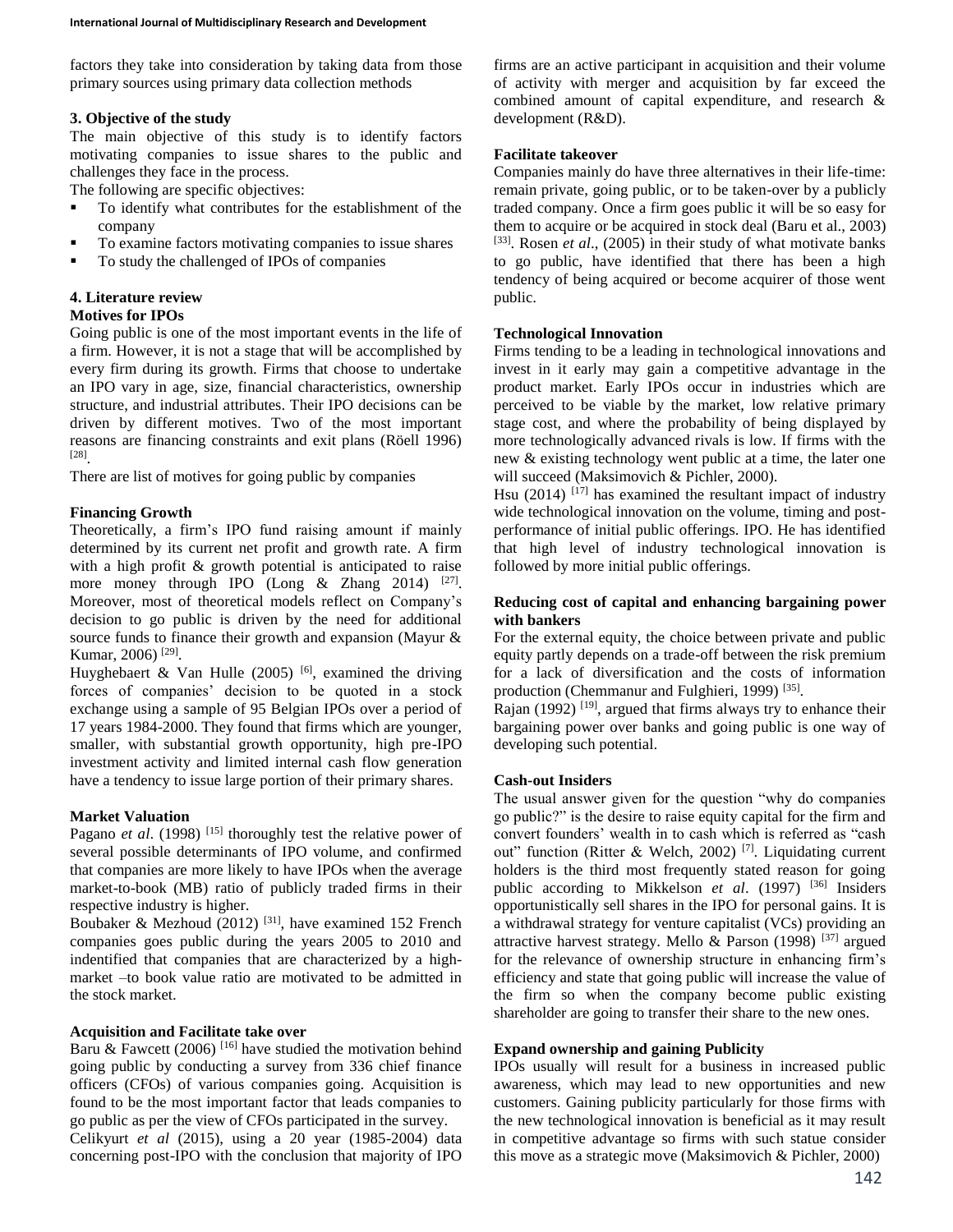Shah & Thakor (1988) <sup>[38]</sup> suggested that public incorporation of firms will facilitate an augmentation of aggregate investment. The perception is that sale of equity to the public will result in a well-diversified ownership of a firm so that investors tend to ignore abnormal risks attached to the assets and future investments.

# **5. Methodology of the study**

### **5.1 Data sources & collection methods**

Both types of data sources Primary and Secondary have been used. The primary data has been collected using structured questioner designed on 5-point likert scale for various variables, Secondary data are collected from sources such as Journal articles, books, websites, and various published & unpublished materials.

#### **5.2 Sampling method**

For this research, purposive sampling has been used. Companies went public from the year 2011 to 2015 have been selected since it has been a period of high IPOs ever. Around 136 companies went public in those years.

#### **5.3 sample size**

From companies went public in the study period, 31 companies has sampled. This makes the sample size to be about 23 percent. Since the questioner was self-administered all questioner was usable.

### **5.4 Data analysis tools & methods**

After the distributed questionnaire has been collected, coded entered into MS-Excel and edited, it has been exported to SPSS version 20 for further analysis. Various descriptive statistics measure such as frequencies, mean, median, standard deviation & variances have been calculated.

#### **6. Results and discussion**

### **6.1 Leading cause for establishing the company**

We have investigated what are the most significant factors given priority and importance for issuing shares. There are many motivational variables for the establishment of the company. Some of them are new product innovation, identification of natural resource potential, demand & supply gap in the country or in specific area and the like. We have examined what are the motivations for the establishment of our sample companies.

| <b>Table 1:</b> Motivation for establishment |  |
|----------------------------------------------|--|
|----------------------------------------------|--|

|                               | <b>Frequency Percent</b> |       | <b>Cumulative</b><br>Percent |
|-------------------------------|--------------------------|-------|------------------------------|
| Demand & Supply gap           | 22                       | 71.0  | 71.0                         |
| discovery of Natural resource |                          | 19.4  | 90.3                         |
| Innovation                    |                          | 6.5   | 96.8                         |
| Other                         |                          | 3.2   | 100.0                        |
| Total                         |                          | 100.0 |                              |

*Source***:** researchers own computation

As depicted on Table 1 above most companies are established by observing the demand & supply gap in the country. In recent years the Ethiopia has become the one of the fast growth economies in Africa this growth. Economic growth will tend to motivate consumption so that there will be an upward shift on the aggregate demand on the nation this increase in demand has instigated companies to see opportunities and established to fill that gap. Though they are a few, there are also companies which are established as a result of discovery of natural resources.

# **6.2 Motivation for going Public**

As it has been discussed in various literatures, companies do have a number of motivations for going public. To mention some huge financial requirements of a new investment opportunity, technological innovation, product market geared expansions.

In these research companies Founders were asked to rate the major driving forces that let the company to issue shares in order to raise thee required finance.

| <b>Descriptive Statistics</b>                                                   |    |      |                          |  |
|---------------------------------------------------------------------------------|----|------|--------------------------|--|
|                                                                                 | N  | Mean | Std.<br><b>Deviation</b> |  |
| high financial demand of the project                                            | 31 | 4.68 | .791                     |  |
| Lowering cost of capital                                                        | 31 | 4.61 | .495                     |  |
| to broaden public base                                                          | 31 | 4.58 | .564                     |  |
| hot market condition                                                            | 30 | 4.37 | .669                     |  |
| to create market value for the company                                          | 31 | 4.10 | .978                     |  |
| difficulty of getting loan                                                      | 27 | 3.89 | 1.013                    |  |
| future Acquisition & Capital<br>Expenditure                                     | 30 | 3.47 | 1.008                    |  |
| to create good will for the company                                             | 24 | 3.33 | 1.049                    |  |
| cashing out venture capitalist & former<br>owners                               | 29 | 3.17 | 1.227                    |  |
| better legal advantages as compared to<br>other forms of business organizations | 31 | 3.13 | 1.284                    |  |

*Source***:** researchers own computation

In table 2 above, we have presented the average level of which motivational factors for going public have been rated. As it can be seen, the variable which is rated on the top is the higher requirement of finance is the leading motive and considered the most contributing factor which lets companies to issue shares.

The variable rated second with a 0.07 difference only is lowering cost of capital. Rajan (1992) <sup>[19]</sup> has argued that companies are interested issuing shares in order to enhance their bargaining power with borrowers. Our finding here also supplements the arguments stated by Rajan.

The third level motivation of going public is to broaden the public base. Companies may sometimes going public to enhance their public base; so that, it will create the market potential and make the company well-known among the public.

Companies usually go public when the market is hot. In various studies the IPO varies from time to time depending on the market condition. IPOs usually move in wave. In our study companies have rated the market condition as the fourth important factor for going public decision.

Creating a market value means making the company to be traded in the company. This objective can be achieved by issuing shares to the public. Companies most of the time will do these if they are intended to acquire or be acquired. Marketability will also simplify and facilitate merger and Acquisition by creating tradable value for the company. In this research, creating market value for the firm and enhancing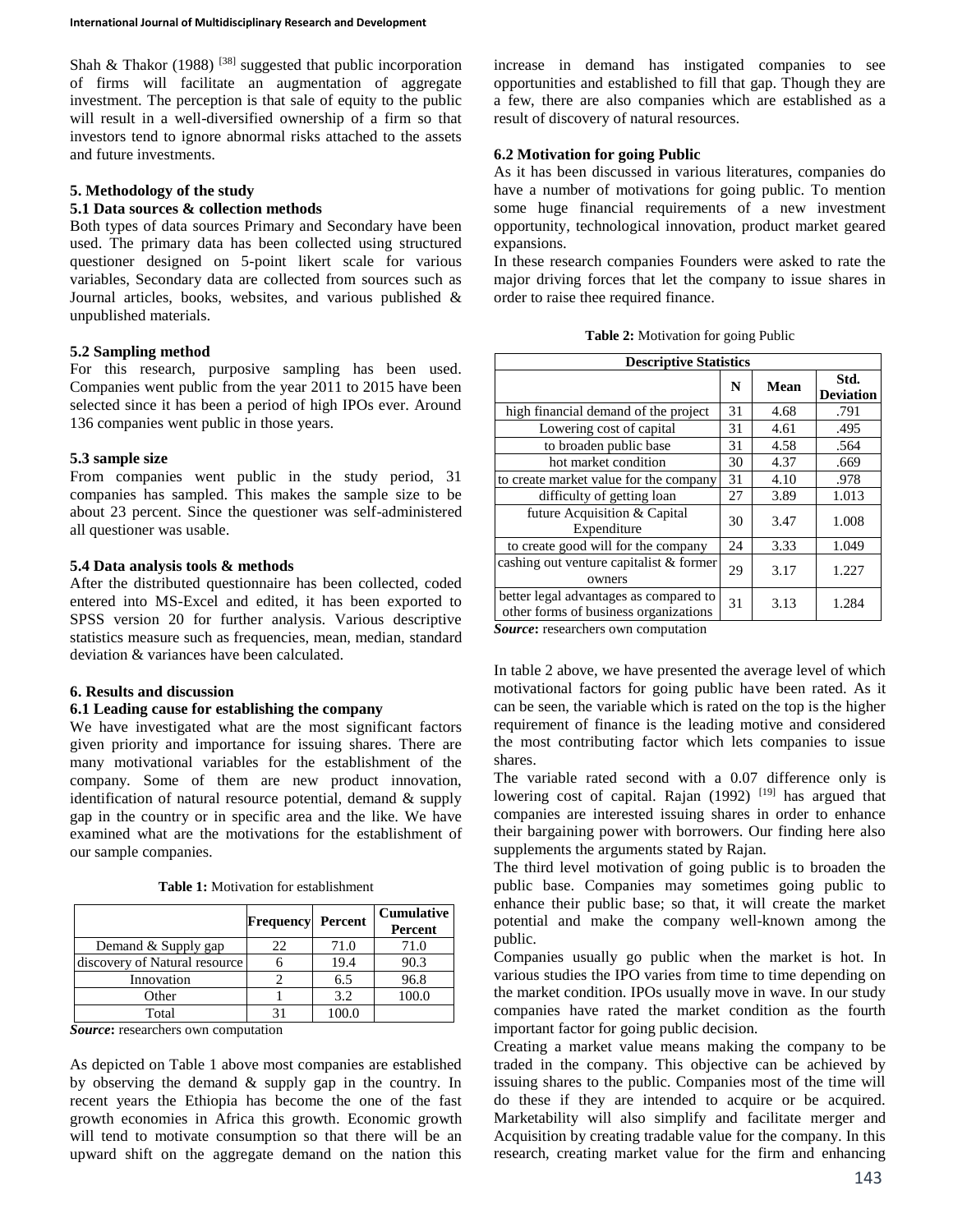marketability of the company has been considered as the fifth most important factor.

The sixth important factor considered in going public decision is that difficulty of getting loan. This finding coincides with previous our finding that companies consider going public as means to minimize their cost of capital by enhancing their bargaining power. Here also we have identified that when companies have difficulty of getting loan so they will go public to improve their bargaining power against banks.

The least rate as important factor is that motive of future acquisition and capital expenditure for the future. Since majority of the companies in our study are newly operating, their focus is on the current operation of the company so it is logical to rate future acquisition objective as a least important as compared to other factors.

The remaining factors such as creating good value for the company, cashing out of dividends and comparative legal advantages of share companies will not be discussed further since their average value is not statistically significantly different from the neutral value of three as per our one sample t-test.

# **6.3 Challenges faced by companies when they are going public**

To investigate what are the most challenge faced by Ethiopian companies which issue share and their levels, we have enumerated a number of challenges and request company officials to rate them. As we have done in our previous parts we will first describe the descriptive statistics result based on the mean value computed we will determine which of the challenges are rated as more challenges than the others. And in the second part of our discussion we will discuss the regression result and determine the statistically significant challenge on the overall valuation of challenges based on it.

| <b>Description</b>                                        | N  | Mean | Std.<br><b>Deviation</b> |
|-----------------------------------------------------------|----|------|--------------------------|
| investors low interest & potential to<br>invest on shares | 31 | 4.61 | .495                     |
| investors poor understanding about<br>investing on shares | 31 | 4.13 | .957                     |
| absence of trained stock brokers                          | 28 | 3.82 | 1.124                    |
| Absence of stock exchange                                 | 30 | 3.80 | .997                     |
| problem with determining par value                        | 30 | 3.27 | 1.230                    |
| Time consuming $&$ lengthy legal<br>Procedure             | 30 | 3.20 | .925                     |

**Table 3:** valuation of IPO related challenges

*Source***:** researchers own computation

As per the result show in the table 4.14 above companies rated four major challenges they have confronted while they are issuing shares. We will pursue our discussion on individual variable according to they have been rated from high to low based on their mean result.

The first factor identified as a challenge is investors' low interest & potential to invest on shares. This is a very crucial challenge for the successful accomplishment of an IPO. If investors have low interest and potential to invest on shares selling shares and collecting the required finance for the project will be rarely possible. When promoters of start-ups going to consuming much time for selling all the shares to raise the finance, the potential benefit of the project may be

wiped up for various reason. The identified demand- supply gap may be satisfied by other firms, new private firms may be entered into planned area of operation so that the product may be available in the market, and those investors who invest at early time may start to complain about the late or nonoperating on the business. Therefore, investors' interest is so vital for the success of an IPO.

The second factor is again relating to investors. It is investors, lack of understanding cost and benefits of investing in shares. The impact of this challenge is related to what we have discussed on the previous paragraph. It prolongs the time required to raise required finance and extend the implementation of the project.

The challenge rated third is absence of trained stock brokers. As we have seen in the previous part of our discussion concerning how companies sold their share to the public, majority of them used their own resources and opened offices. This consumes significant amount of resource and even some of them where charging additional 7% services charge on investors to compensate costs incurred for opening offices and hiring of personnel for selling stocks. However, if there had been well trained stock brokers this cost will be minimized for economize of scale to be attained by organized stock brokers.

The fourth challenged is absence of functional secondary market. There are so many benefits to be gained such as facilitating pricing of IPOs, enabling smooth transfer of share thereby enhancing liquidity and investors' confidence; it is also a control mechanism serving as measure of governance by responding for good and bad act of the company in adjusting for share prices. Issuing IPO where there is no secondary market will be challenging as the mentioned and some other services will not be available for use by companies and investors.

The remaining two challenges: Time consuming & lengthy legal Procedure and problem with determining par value of shares will not be discussed as their average value is not significantly different from the neutral value of three as per out t-test result.

# **7. Conclusion**

From the results, we have obtained in the survey we have concluded that companies are established due to the observation of existing demand & supply gap by the founders. High financial demand of the project, lowering coast of capital and enhancing bargaining power, broadening the public base of the company, are the leading factors motivating companies to issue shares so that they can raise required capital and start operation. With respect to challenges, investors low interest, low potential to invest in shares, and their poor understanding about investing in shares, absence of trained stock brokers and stock exchange are the four highly rated challenges in the IPO process.

# **8. Reference**

- 1. Montgomery M, Johnson T, Faisal S. What kind of capital do you need to start a business: financial or human? The Quarterly Review of Economics & Finance. 2005; 45:103-122.
- 2. Fu T, Ke M, Huang Y. Capital Growth, Financing sources and Profitability for Small business: Evidence from Taiwan small enterprises. Small Business Economics.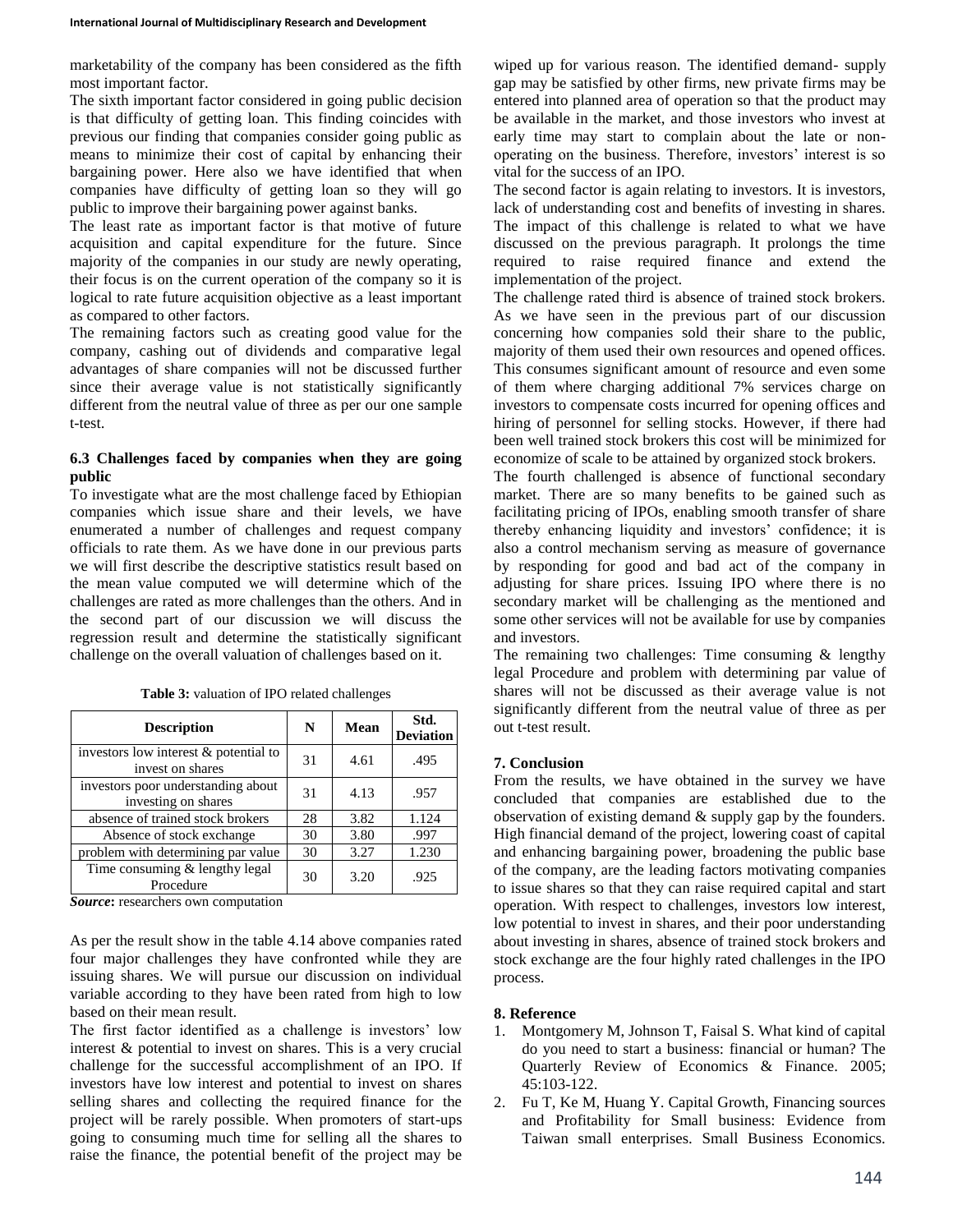2002; 18(4):257-267. Available on: http://www.jstor.org/stable/40229208 [06/03/16]

- 3. Van-Biesebroeck J. Firm Size Matters: Growth and Productivity In African Manufacturing. Economic Development and Cultural change. 2005; 53(3):545-583. Available on: http://www.jstor.org/stable/10.1086/426407 [11/05/16]
- 4. Lee K, Islam R. Financial Development & Financing Constraints in a Developing country: The case of Bangladesh. Indian Economic Review. 2011; 46(1):41-67. Available on: http://www.jstor.org/stable/23266416 [19/03/15]
- 5. Carpenter RE, Petersen BC. Capital Market Imperfactions, High-Tech Investment, and New Equity Financing. The Economic Journal. 2002; 112(477):F54- F72. Available on: http://www.jstor.org/stable/798491 [17/01/15]
- 6. Hutagoal Y. IPO Valuation and Performance: Evidence from the UK main Market. A thesis submitted in fulfillment of the degree of Doctor of Philosophy is the Department of Accounting and Finance. University of Glasgow. 2005. Available on: http://theses.gla.ac.uk/1674/1/2005hutagaolphd.pdf
- 7. Ritter JR, Welch I. A Review of IPO Activity, Pricing, and Allocations. The Journal of Finance. 2002; 57(4):1795-1828.
- 8. Das T, Das S. "Lead Leg relationship between Public Issue and Economic Development in India 1989-2009', *International Journal of Applied Financial Management Perspectives,* 2012; I(2): 2279-0896.ISSN (o) 2279-090x. Available on: http://www.academia.edu/2098139
- 9. Benninga S, Helmentel M, Sarig O. The timings of Initial Public Offerings. Journal of Financial Economics, 2005; 75:115-132. Available on: http://dx.doi.org/10.1016/j.jfineco.2003.04.002 [4 /12/13]
- 10. Deloitte IPO readiness preparing to face the capital market. Available on: *https://www.deloitte.com/assets/Dcomunitedstates/IPO\_o verview\_041210.pdf*
- 11. Leland HE, Pyle DH. 'Information Asymmetries, Financial Structure and Financial Intermediaries' Journal of Finance, 1977; XXXIL(2):371-387.
- 12. Amihud Y, Mendelson H. Liquidity, Asset prices and Financial Policy. Financial Analysts Journal. 1991; 47(6):56-66. Available on: www.jstor.org/stable/4479488
- 13. Poulson A, Stegoemoller M. Moving from Private to Public Ownership: Selling out to Public firm Vs Initial Public Offerings Financial Management. 2008; 37(1):81- 101. Available on: http://ww.jstor.org/stable/30130497
- 14. Commercial Code of the Empire of Ethiopia of 1960, Nagaret Gazeta, Extra ordinary of. 1960, 3.
- 15. Pagano M, Panetta F, Zingales L. Why do companies go public? An empirical analysis. Journal of Finance. 1998; 53(1):27-64. Available on: http://onlinelibrary.wiley.com/doi/10.1111/0022- 1082.25448/pdf [12/01/14]
- 16. Brau JC, Fawcett SE. Initial Public Offerings: An Analysis of Theory and Practice', The Journal of Finance. 2006; 61(1):399-436
- 17. Hsu Hung-chia. Industry Technological Innovations and Initial Public Offerings: An Empirical Analysis. Journal of Accounting and Finance. 2014; 14(1):103-120.
- 18. Helwege J, Liang N. Initial Public Offering in Hot and Cold Markets. Journal of Financial and Quantitative Analysis. 2004; 39(3):541-569 Available on: http://www.jstor.org/stable/30031871 [11/12/14]
- 19. Rajan RG. Insiders and Outsiders: The Choice between Informed and Arm's Length Debt. Journal of Finance. 1992; 50(4):1367-1400. Available on: http://www.jstor.org/stable/2328944 [12/03/15]
- 20. Beatty RP, Ritter RJ. Investment Banking Reputation And The Underpricing of Initial Public Offerings. Journal of Financial Economics. 1986; 15:213-232.
- 21. Ibbotson R, Jaffe J. Hot Issue Markets. Journal of Finance. 1975; 30:1027-1042.
- 22. Lowry M, Officer MS, Schwert GW. The Variability of IPO Initial Returns. The Journal of Finance. 2010; 65(2):425-466.
- 23. Tikikile Kumilachew. Regulation of Initial Public Offering of Shares in Ethiopia: Critical Issues and Challenges. LLM Thesis. Addis Ababa University School of Law. Adais Ababa. 2011.
- 24. Asrat T. Prospects and Challenges of Developing Securities Market in Ethiopia: An Analytical Review. R&D Management. 2003; 15(1):50-65.
- 25. Mebrhatu LT. Is Ethiopia Ready to Commence Capital Market? Analysis of Potential Beddings, Constraints, and the Dubious. International Journal of Africa and Asian Studies. 2014; 3:1-11.
- 26. Dasalegn MJ. Capital Market Development in Ethiopia: Nobody said it would be Easy. Journal of Economics and Sustainable Development. 2014; 5(27):256-266.
- 27. Long H, Zhang Z. Examining IPO success in Emerging growth Enterprise Market of China. Global Economy and Finance Journal. 2014; 7(2):71-92.
- 28. Röell A. The Decision to go public: an overview. European Economic Review. 1996; 40:1071-1081.
- 29. Mayur M, Kumar M. An Empirical Investigation of Going Public Decision of Indian Companies. Working Paper No. 2006-07/06. IIM, Lucknow. 2006.
- 30. Huyghebaert N, Van Hulle C. Structuring the IPO: Empirical eveidence on the portion of primary and secondary shares. Journal of corporate finance. 2006; 12(2):296-320. Available on: http://ssrn.com/abstract=1502521/301800
- 31. Boubaker A, Mezhud M. Determinants of IPO Decision: French context. Journal of Business studies Quarterly. 2012; 4(1):166-180
- 32. Celikyrt SM, Shivdasani A. Going Public to Acquire? The Acquisition Motive in IPOs. Journal of Financial Economics. 2010; 96:345-363. Available on: http://dx.doi.org/10.1016/j.jfineco.2010.03.003
- 33. Brau JC, Francis B, Kohers N. The Choice of IPO versus Takeover: Empirical Evidence. Journal of Business. 2003; 76(4).
- 34. Maksimovich V, Pichler P. Technological Innovation and Initial Public Offerings. Review of Financial studies. 2001; 14(2):459-494.
- 35. Chemmanur TJ, Fulghnier P. A Theory of Going Public Decision. The Review of Finance studies. 1999; 12(2):249-279. The Society of Finance Studies.
- 36. Mikkelson WH. Partech MM, Shah K. Ownership and Operating Performance of Companies the go public. Financial Economics. 1997; 44:281-307.